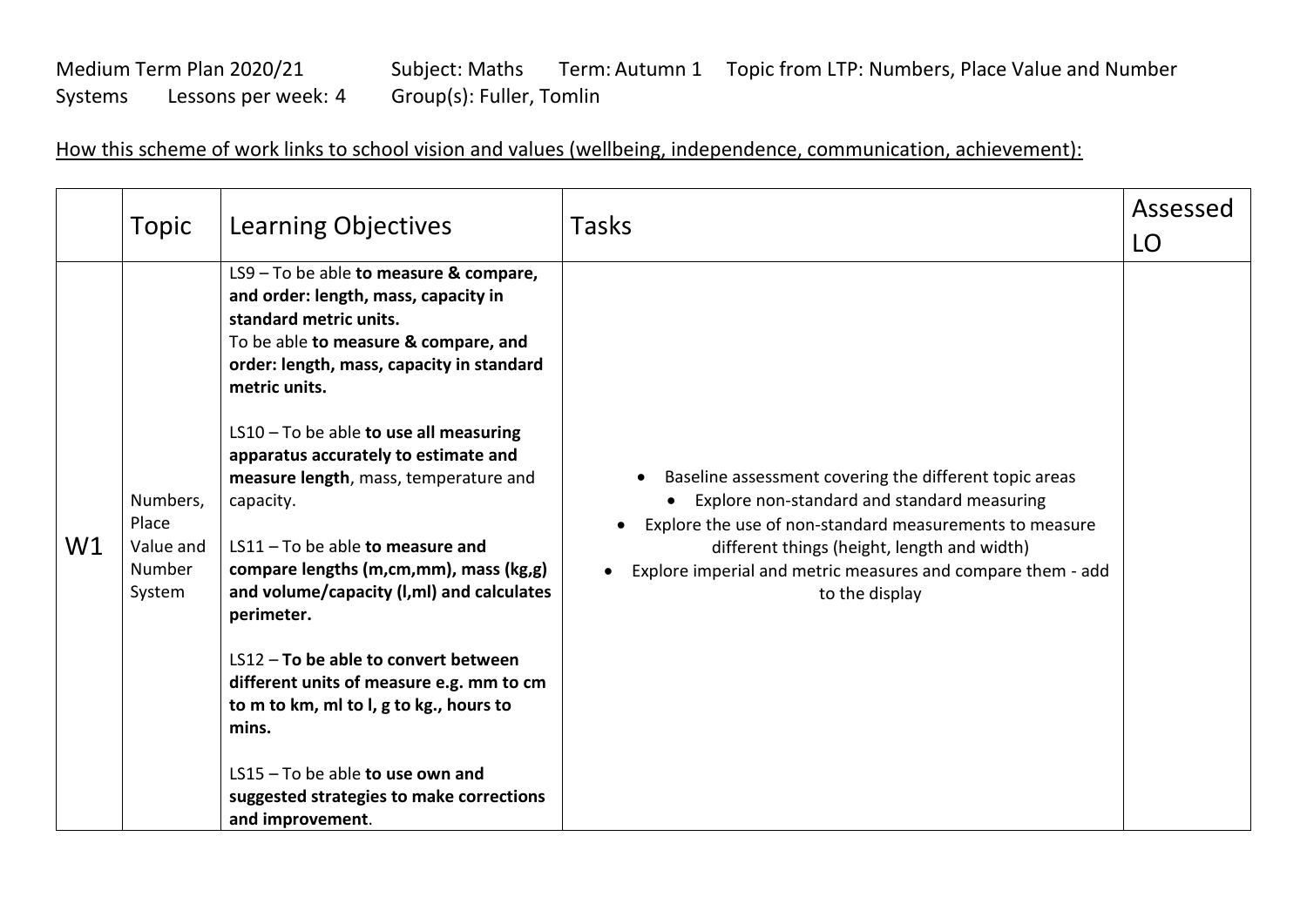| LS9 - To be able to measure & compare,<br>Focus on length/height/width<br>and order: length, mass, capacity in<br>Clicker board on length, height, size and width.<br>$\bullet$<br>standard metric units.<br>• Garden scavenger hunt on measuring (differentiated<br>To be able to measure & compare, and<br>worksheets) (ruler, trundle wheel, metre stick, measuring tape)<br>order: length, mass, capacity in standard<br>Measurement tag in small groups<br>metric units.<br>$LS10 - To$ be able to use all measuring<br>apparatus accurately to estimate and<br>measure length, mass, temperature and<br>capacity.                   |          | To be able to use formulae for area and<br>volume of shape and calculates volumes<br>of cubes and cuboids ( $cm3$ & $m3$ ). |  |
|-------------------------------------------------------------------------------------------------------------------------------------------------------------------------------------------------------------------------------------------------------------------------------------------------------------------------------------------------------------------------------------------------------------------------------------------------------------------------------------------------------------------------------------------------------------------------------------------------------------------------------------------|----------|-----------------------------------------------------------------------------------------------------------------------------|--|
| LS11 - To be able to measure and<br>Place<br>compare lengths (m,cm,mm), mass (kg,g)<br>W <sub>2</sub><br>Value and<br>and volume/capacity (I,mI) and calculates<br><b>Number</b><br>perimeter.<br>System<br>LS12 - To be able to convert between<br>different units of measure e.g. mm to cm<br>to m to km, ml to l, g to kg., hours to<br>mins.<br>$LS15 - To be able to use own and$<br>suggested strategies to make corrections<br>7 inches<br>and improvement.<br>To be able to use formulae for area and<br>Practice exam questions<br>$\bullet$<br>volume of shape and calculates volumes<br>of cubes and cuboids ( $cm3$ & $m3$ ). | Numbers, |                                                                                                                             |  |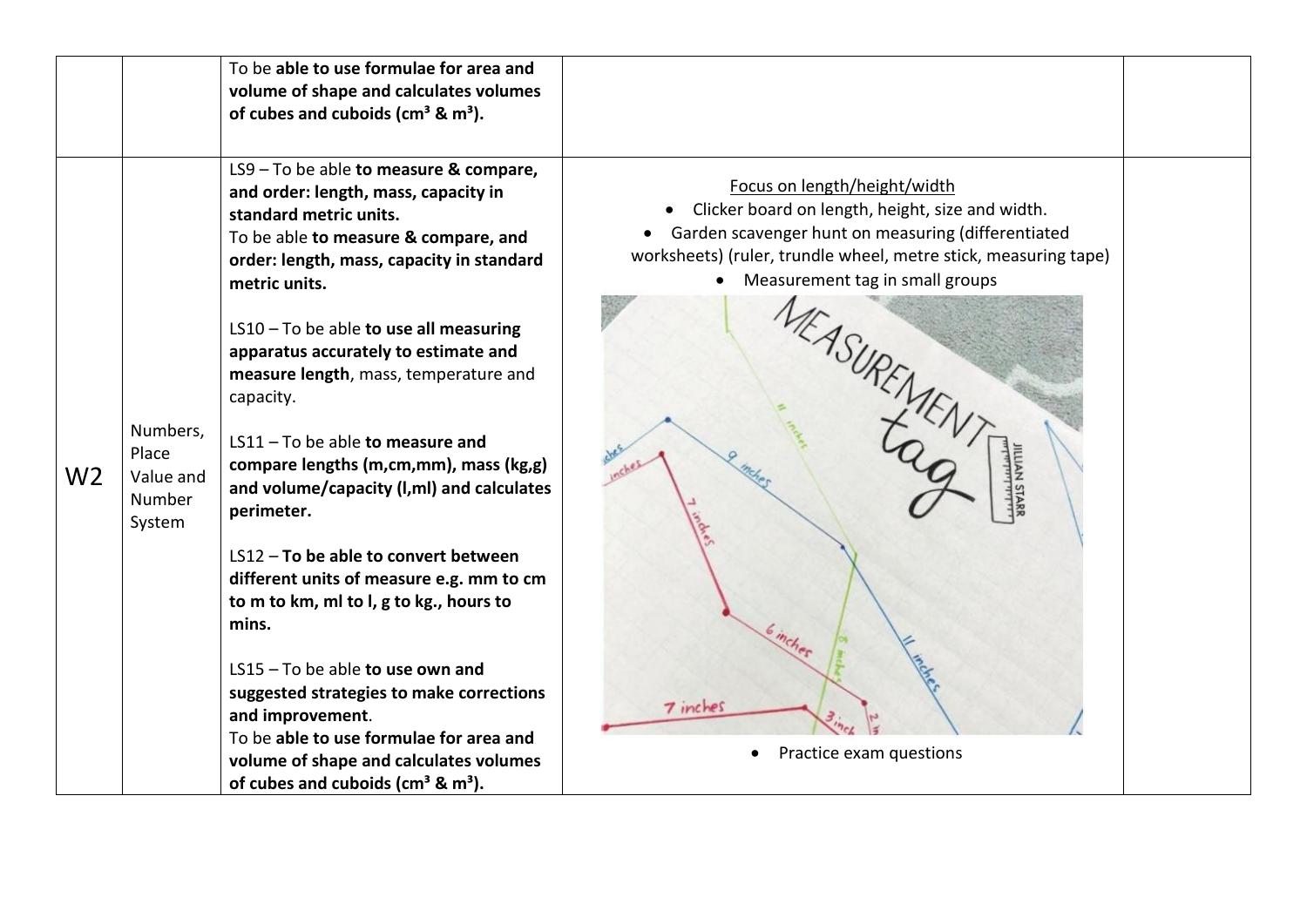| W <sub>3</sub> | Numbers,<br>Place<br>Value and<br>Number<br>System<br><b>Measure</b><br>Numbers, | LS9 - To be able to measure & compare,<br>and order: length, mass, capacity in<br>standard metric units.<br>To be able to measure & compare, and<br>order: length, mass, capacity in standard<br>metric units.<br>$LS10 - To$ be able to use all measuring<br>apparatus accurately to estimate and<br>measure length, mass, temperature and<br>capacity.<br>$LS11 - To be able to measure and$<br>compare lengths (m,cm,mm), mass (kg,g)<br>and volume/capacity (I,mI) and calculates<br>perimeter.<br>LS12 - To be able to convert between<br>different units of measure e.g. mm to cm<br>to m to km, ml to l, g to kg., hours to<br>mins.<br>$LS15 - To be able to use own and$<br>suggested strategies to make corrections<br>and improvement.<br>To be able to use formulae for area and<br>volume of shape and calculates volumes<br>of cubes and cuboids ( $cm3$ & $m3$ ).<br>LS9 - To be able to measure & compare, | Focus on weight<br>• Clicker board weight<br>Explore the difference between mass and weight<br>Students to make a fruit salad, weighing out the right<br>ingredients, to make the fruit salad<br>Practice exam questions<br>$\bullet$ |  |
|----------------|----------------------------------------------------------------------------------|----------------------------------------------------------------------------------------------------------------------------------------------------------------------------------------------------------------------------------------------------------------------------------------------------------------------------------------------------------------------------------------------------------------------------------------------------------------------------------------------------------------------------------------------------------------------------------------------------------------------------------------------------------------------------------------------------------------------------------------------------------------------------------------------------------------------------------------------------------------------------------------------------------------------------|---------------------------------------------------------------------------------------------------------------------------------------------------------------------------------------------------------------------------------------|--|
| W <sub>4</sub> | Place<br>Value and<br>Number<br>System                                           | and order: length, mass, capacity in<br>standard metric units.<br>$LS10 - To$ be able to use all measuring<br>apparatus accurately to estimate and                                                                                                                                                                                                                                                                                                                                                                                                                                                                                                                                                                                                                                                                                                                                                                         | Focus on capacity<br>Explore full/hall full/quarter full etc.<br>$\bullet$<br>Compare capacity across different containers - explore how<br>one container may have more seem like it has more water<br>when it doesn't                |  |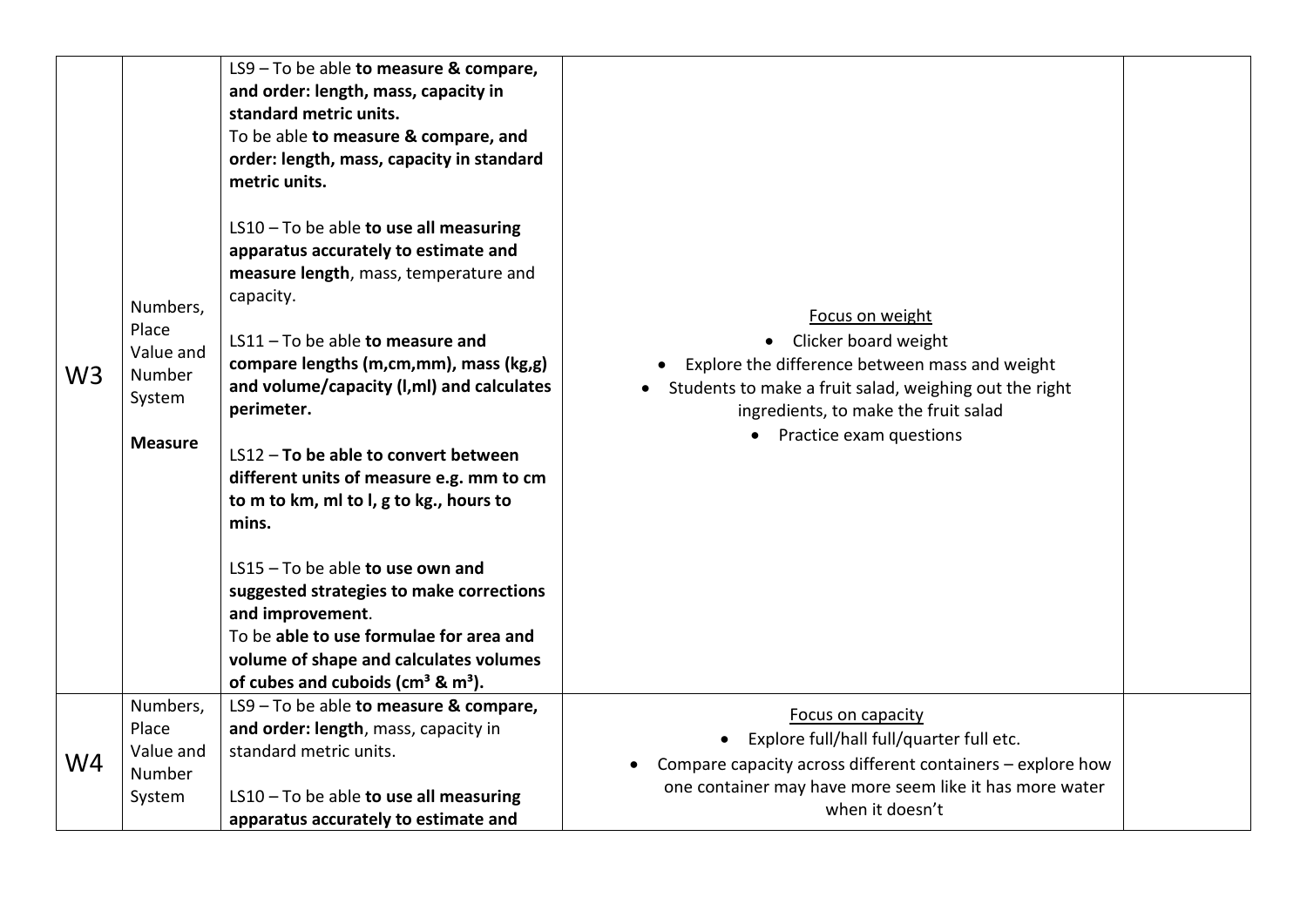| <b>Measure</b> | measure length, mass, temperature and<br>capacity.<br>LS11 - To be able to measure and<br>compare lengths (m,cm,mm), mass (kg,g)<br>and volume/capacity (I,mI) and calculates<br>perimeter.<br>LS12 - To be able to convert between<br>different units of measure e.g. mm to cm<br>to m to km, ml to l, g to kg., hours to mins.<br>LS15 - To be able to use own and<br>suggested strategies to make corrections<br>and improvement. | Container P<br>Conhainer C<br>antonne                                           |
|----------------|--------------------------------------------------------------------------------------------------------------------------------------------------------------------------------------------------------------------------------------------------------------------------------------------------------------------------------------------------------------------------------------------------------------------------------------|---------------------------------------------------------------------------------|
|                |                                                                                                                                                                                                                                                                                                                                                                                                                                      | Practice measuring using standard units<br>$\bullet$<br>Practice exam questions |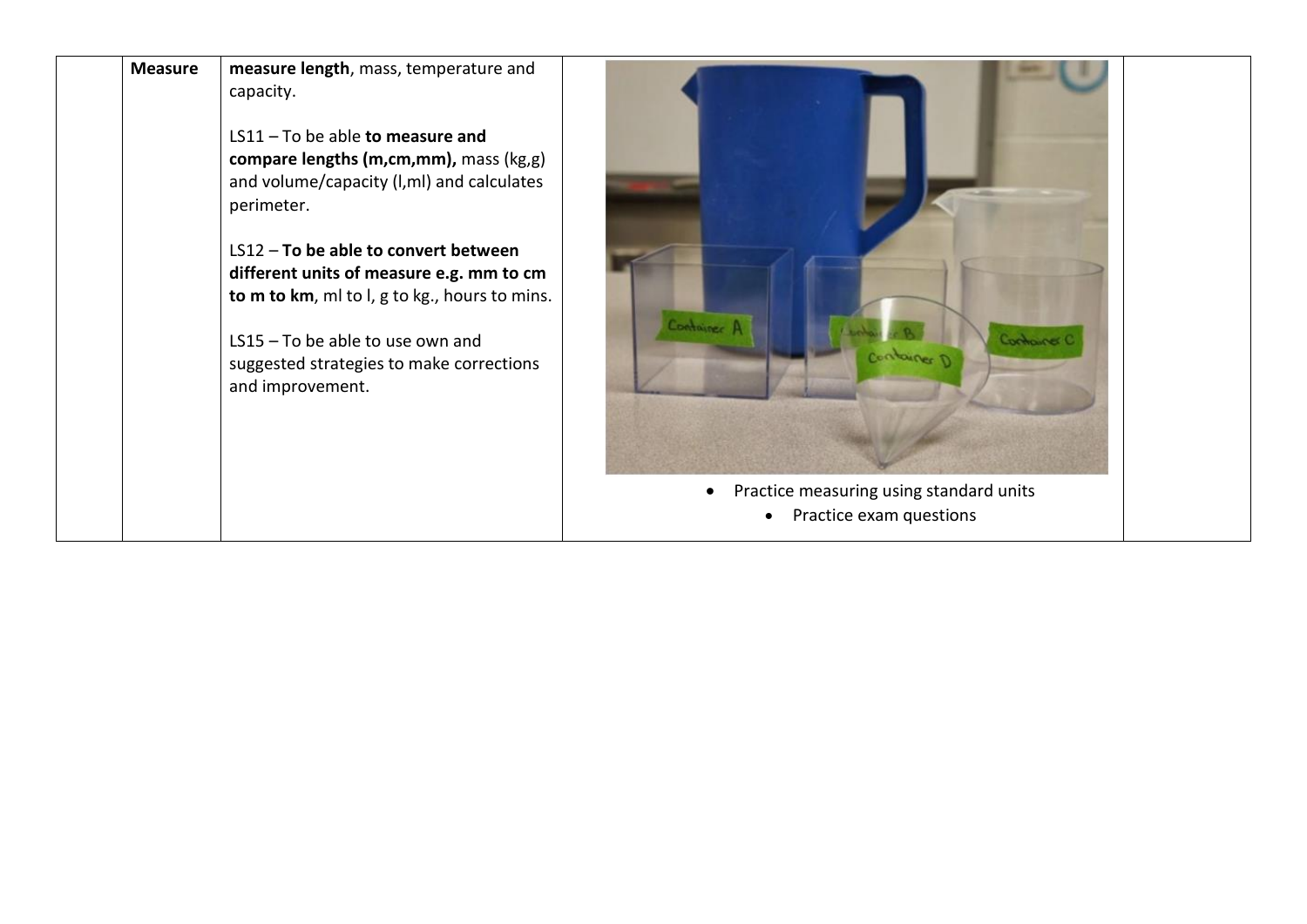|                                                                                        |                                                                                                                                                                                                                                                                                                                                                                                                                                                                                                                                      | <b>Chart</b><br><b>Count</b><br><b>Pint</b> [ Pint                                                                                                                                                                 |
|----------------------------------------------------------------------------------------|--------------------------------------------------------------------------------------------------------------------------------------------------------------------------------------------------------------------------------------------------------------------------------------------------------------------------------------------------------------------------------------------------------------------------------------------------------------------------------------------------------------------------------------|--------------------------------------------------------------------------------------------------------------------------------------------------------------------------------------------------------------------|
| Numbers,<br>Place<br>Value and<br>W <sub>5</sub><br>Number<br>System<br><b>Measure</b> | LS9 - To be able to measure & compare,<br>and order: length, mass, capacity in<br>standard metric units.<br>LS10 - To be able to use all measuring<br>apparatus accurately to estimate and<br>measure length, mass, temperature and<br>capacity.<br>$LS11 - To be able to measure and$<br>compares lengths (m,cm,mm), mass (kg,g)<br>and volume/capacity (I,mI) and calculates<br>perimeter.<br>LS12 - To be able to convert between<br>different units of measure e.g. mm to cm<br>to m to km, ml to l, g to kg., hours to<br>mins. | LA to focus on any areas of issue, rather than circumference<br>Focus on circumference<br>Use string to measure the circumference of different objects<br>e.g. the length of the yarn relates to the circumference |